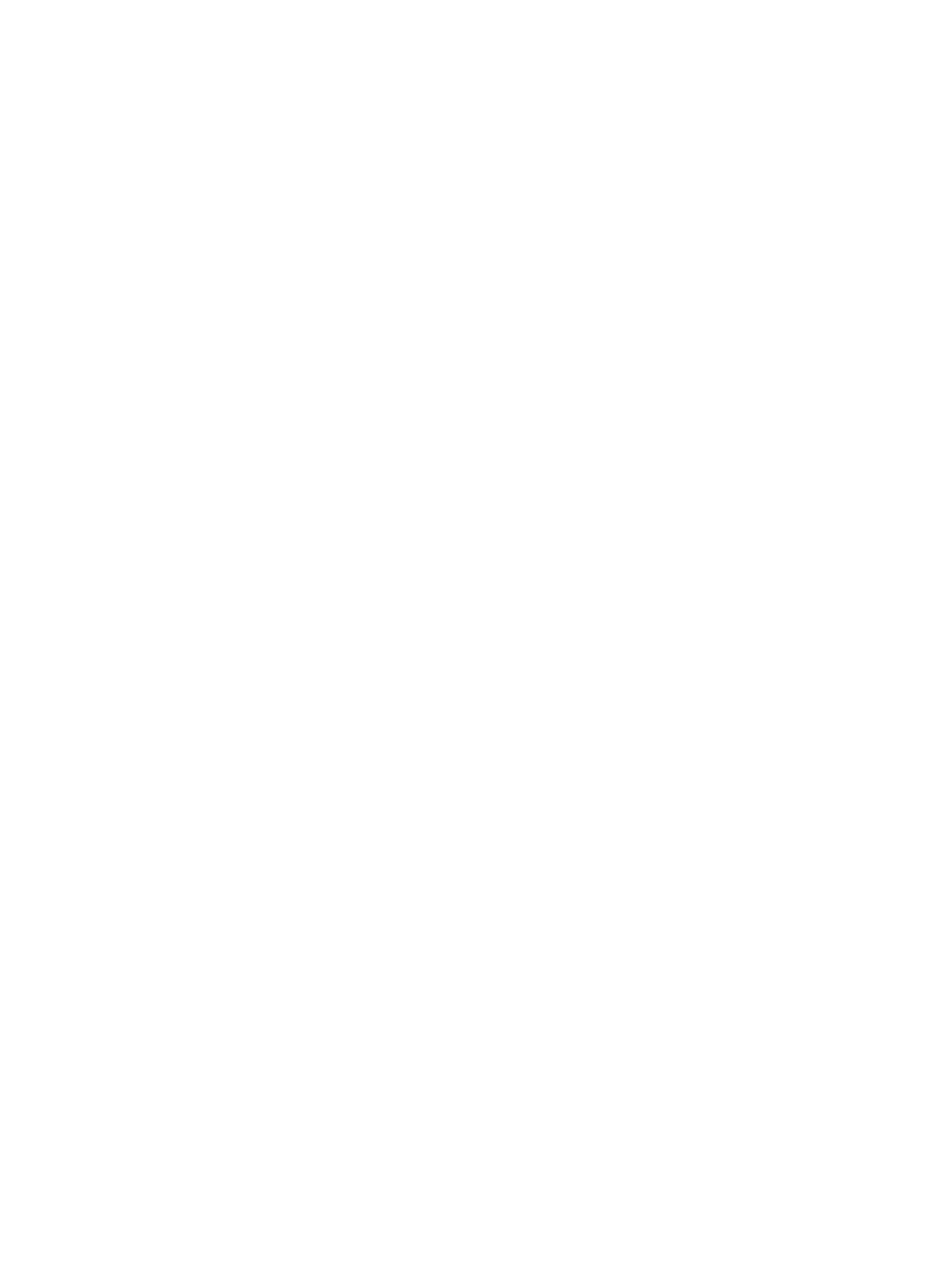Fig. 1. CDU crude preheat train flow scher

and light hydrocarbon gases from the crude oil. The vapour is risen up to pre-flash overhead distillate and the liquid flows downward to the bottom. The preflash column bottom is further heated by heat exchanger E13 before entering furnace at design temperature of 215 °C. The preheated crude oil enters furnace at furnace inlet temperature (FIT). In a furnace, the heat source is provided by the burning fuel with air at theoretical flame temperature (TFT). The heat from the burning of fuel with air is transferred to the crude oil [\[12\].](#page-6-0) Then, the heated crude oil enters the crude distillation column at tower inlet temperature (TIT). The remaining heat in the furnace leaves through furnace stack at stack temperature  $(T<sub>st</sub>)$ and tight hydrocarbon gases from the crude oil. Cut once preven than show above the bottom.<br>
The previous of the bottom, but perfiles the control oil and the liquid flows downward<br>
to the bottom. The president column bott

## 2.2. Exergy analysis

Fig. 2 shows an exergy composite curve. The upper line is the hot composite curve and the lower line is the cold composite curve. The area under the hot composite curve is the amount of exergy source ( $\Delta E_{\rm H}$ ) and the area under the cold composite curve is the amount of exergy sink ( $\Delta E_{\text{C}}$ ). Note that  $\Delta E_{\text{H}}$  is partly covered by  $\Delta E_{\text{C}}$  in Fig. 2. The gap between hot composite vulve and cold composite curve is

the exergy loss which is  $\Delta Ex_{\text{DS}} = \sum_{E_H} E_H - \Delta E_C$  [\[13\]](#page-6-0).<br>The exergy source in a system is provided ten is provided by hot process streams that transfer heat and is calculated as follows:

$$
\Delta Ex_{\text{source}} = \langle H_{h2} - H_{h1} \rangle - T_0 (S_{h2} - S_{h1}) \tag{1}
$$

other and, the cold process stream that receives heat is the exergy

$$
\Delta E \hat{\mathbf{x}}_{s} = \mathbf{H}_{c2} - H_{c1} - T_0(S_{c2} - S_{c1})
$$
\n(2)

Exergy is never conserved in real processes. Exergy will degrade and will be lost. Exergy loss reflects the irreversibility in the heat transfer process. Exergy loss can be calculated from an exergy balance as follows:

$$
\Delta Ex_{loss} = \sum \Delta Ex_{sources} - \sum \Delta Ex_{sinks} = T_0(\Delta S_c - \Delta S_h)
$$
 (3)

where  $\Delta S_c$  is change in entropy for cold streams and  $\Delta S_h$  is change in entropy for hot streams.

2.3. Generation of possible fuel reduction strategies

a typical exergy composite curve for furnace. T stack is located at the initial point of hot composite curve while TFT is  $\overline{d}$  at the end point of hot composite curve. FIT is located at the in tial point of cold composite curve while TIT is located at the end point of cold composite curve.

**Crude Furnace**

 $\left\{\cdot\right\}$ 

The fuel reduction strategies are generated from exergy composite curve analysis. As shown in [Fig. 3](#page-2-0), amount of exergy loss is represented by the gap between hot and cold composite curve. Thus, the idea to minimize exergy loss of the system is to obtain closer gap between hot and cold composite curve. The closer gap between hot and cold composite curve can be obtained by:

- a) Reducing theoretical flame temperature (TFT)
- b) Reducing stack temperature (T stack)
- c) Increasing tower inlet temperature (TIT)
- d) Increasing furnace inlet temperature (FIT)

These four options are the possible fuel reduction strategies for CDU. Two options are chosen to be implemented in this study which are reducing T stack and increasing FIT. The proposed options for fuel reduction strategies in this study are reduction of heat loss from furnace stack and overall cleaning schedule of CPT. The first



Fig. 2. Exergy composite curve.